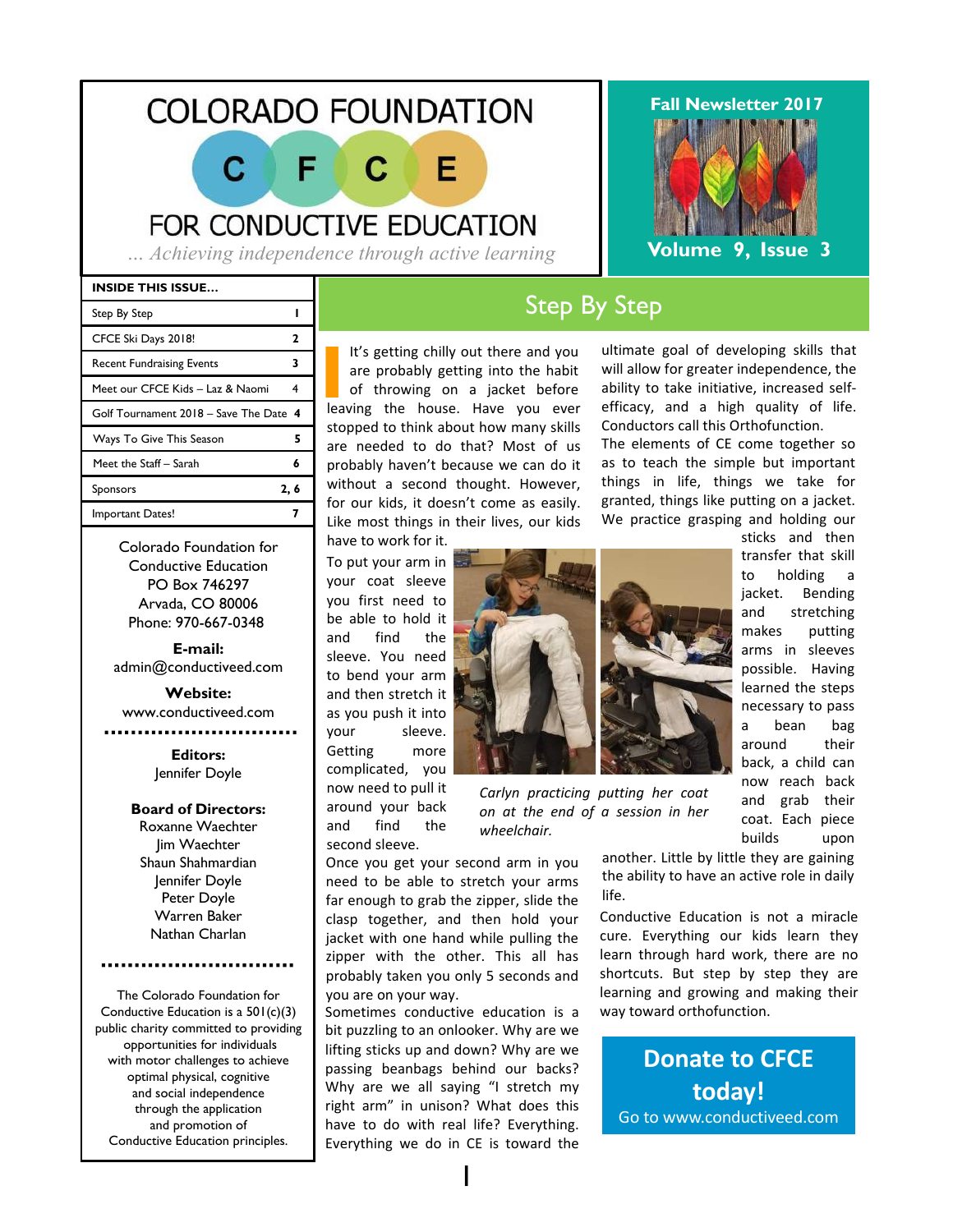



CFCE Ski Days 2018!

**EACH SECUTE 2018 2019 19 ach year CFCE raises money to take the children who attend our classes up for 3 ski days in the Colorado mountains. We work with the Breckenridge Outdoor Education Center and the National Sports C** Colorado mountains. We work with the Breckenridge Outdoor Education Center and the National Sports Center for the Disabled at Winter Park who both provide adaptive ski programs. They are able to get all of our kids up on the slopes in a variety of different ways so that they get to experience the joys of skiing. Our kids and families love this opportunity and look forward to it every year.

This year we did not make enough money through our ski pledge at the golf tournament to cover all 3 ski days, so we would like to ask for your help. We need an additional \$700 to cover all of the costs for the adaptive ski program so that we can take 10 CFCE kids on each ski day. It would mean a lot to the families if you were able to donate to this program.



If you are interested in giving to our ski days you can either write a check to CFCE with 'ski days 2018' in the memo and send to: CFCE, PO Box 746297, Arvada, CO 80026. Alternatively, you can email us at office@conductiveed.com with the amount you would like to donate and we will send you an invoice which you can pay online with a credit card.

## A Huge Thank You To Our Gold Sponsors!



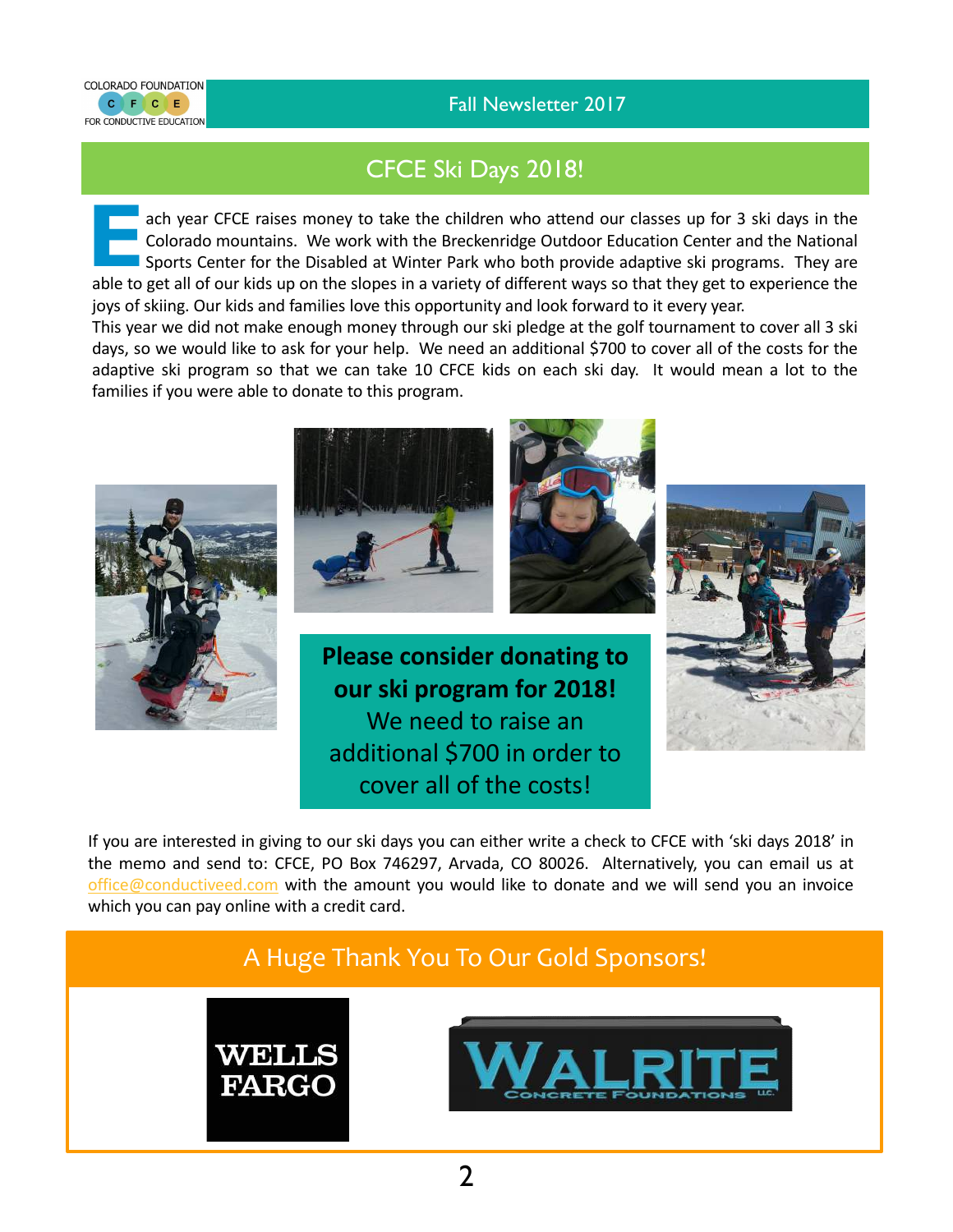#### Volume 9, Issue 3

COLORADO FOUNDATION C F C E FOR CONDUCTIVE EDUCATION

## Check Out The Results Of Our Most Recent Fundraisers At CFCE

## **Vintage Market Days – Estes Park**

CFCE was selected to be the charity of choice for this years Vintage Market Days in Estes Park, CO on October  $13<sup>th</sup> - 15<sup>th</sup>$ . We gathered volunteers and hosted a table at the event to sell raffle tickets for items generously donated by the vendors and local stores in Fort Collins. This included vintage home décor, clothing and vintage goods. We were very grateful to many CFCE families who donated their time to help us with this event. It was a fun time and we raised close to \$1000 from this event. Our thanks go to Vintage Market Days of North Central Colorado for their support!



## **Pour Brothers Brewery – Fort Collins**



On October 4th we held a fundraiser at the Pour Brothers Tavern in Fort Collins. They generously donated all tips to CFCE for the evening. We also received funds from our raffle that evening where we raffled gift cards, art work and local certificates kindly donated by local businesses. It was a fun evening, and the staff at Pour Brothers were great to work with. Sarah, our fundraising coordinator, spent some time behind the bar to help staff make drinks and heckle the customers to buy raffle tickets. Thanks again to the staff and families who attended! We look forward to working with Pour Brothers again in the coming year.

## **Flaming Foliage Relay – Copper Mountain**

On September 8th, Sarah, Jennifer, Brittney and Jake participated as volunteers in the Flaming Foliage Relay Race in Idaho Springs and Copper Mountain, CO. After a beautiful drive through the changing aspen leaves, we volunteered at the exchange points for the runners. This involved collecting and recording their times, setting up the exchanges, giving support, selling snacks, and more! It was fun, and this is another event we hope to be involved with again in 2018.



#### **Rock Bottom Brewery – Fort Collins**



Rock Bottom Brewery knocked our socks off with their generous donation to us this summer! They crafted a unique beer to be sold for one month and during that month CFCE was given a portion of the proceeds every time it was sold. Many of the CFCE families joined us at their restaurant as we kicked off the event on July 13th. We appreciated them taking time out of their schedules to enjoy the evening with us and help raise money! The staff at Rock Bottom Brewery were phenomenal with us, and encouraged customers to purchase the new beer to donate a percentage of the beer sales to CFCE. They also collected donations that evening. We are so grateful to all of you who participated in this event and who visited Rock Bottom Brewery for dinner, lunch, or just to grab a beer in order to support CFCE. This is another event we hope to host again next year!

## **Ehrlich Cares Contest**

We were very close to winning the Ehrlich Cares Contest which is a voting contest on Facebook. However, we didn't quite get enough votes this time. We are hoping to try again in 2018 and would appreciate your help! Please mark your calendars for February 2018 when we need your help to log on to Facebook and find the link on the CFCE page with directions on how to vote. If we win, CFCE will receive \$3,500! We were a few votes shy this time, so we are hopeful with your support we can make it next time! Thank you again to all of you who voted every day in October!

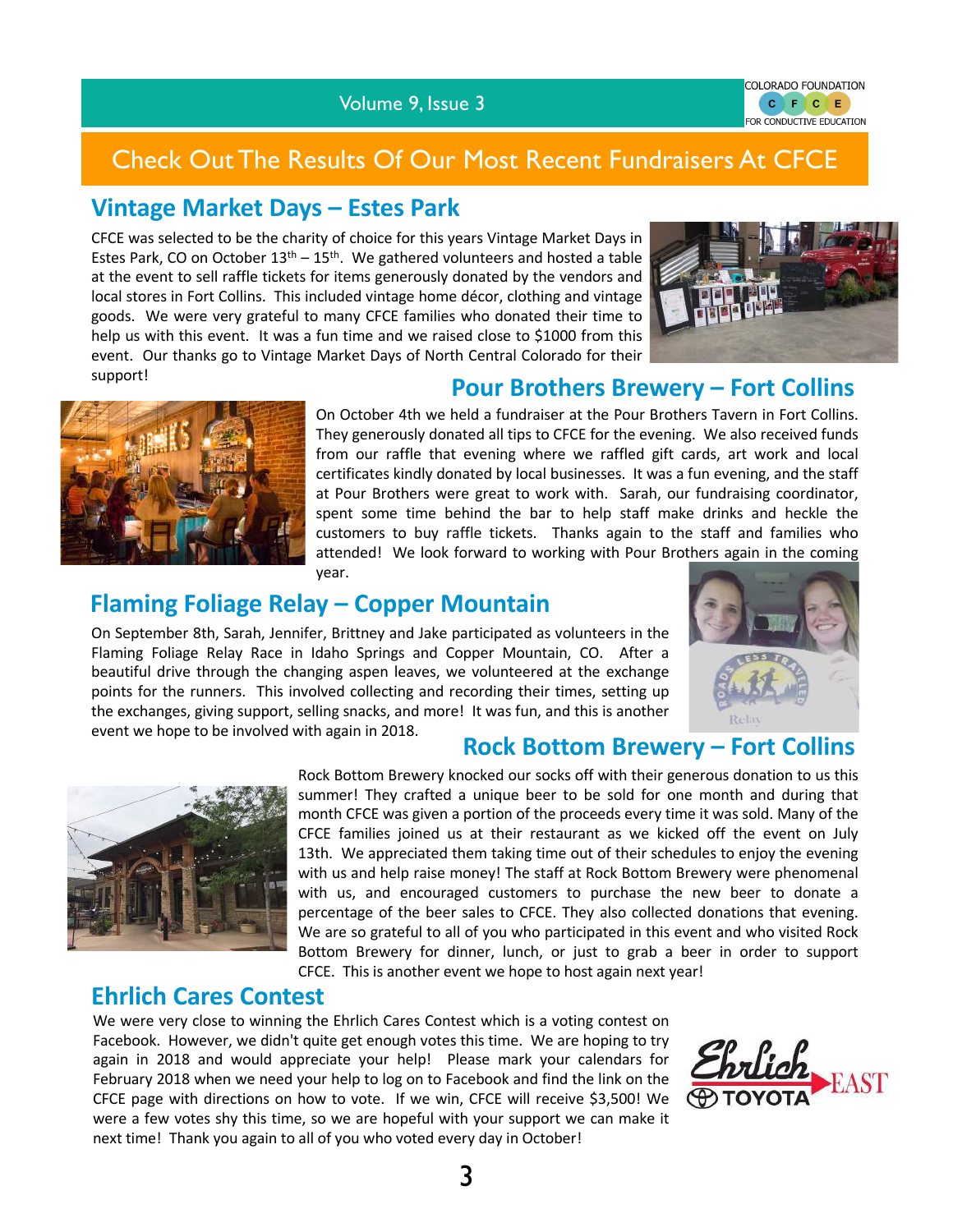#### Fall Newsletter 2017



### Meet Our Newest CFCE Kids – Laz and Naomi Written by their mother, Stephanie

Eight-year-old Naomi Logan was born in Niger, West Africa with a brain malformation called schizencephaly which causes mixed quadriparesis cerebral palsy. She was adopted by our family in December 2014, and has malformation called schizencephaly which causes mixed quadriparesis cerebral palsy. She was adopted by our family in December 2014, and has

December made remarkable progress in building strength, skills, and language. Naomi requires the use of a wheelchair or full-support gait trainer due to her fluctuating tone, and needs a g-tube to receive the majority of her caloric intake due to feeding ataxia. She is nonverbal, but as a cognitively typical child, she is becoming increasingly adept with her headmouse-controlled communication device. She has a sharp sense of humor – a well-timed sarcastic comment will elicit delighted giggles, and some good potty humor leaves her in fits of belly laughs! Everyone who meets Naomi is immediately struck by her bright smile that lights up the hearts of those around her.



Born in Ghana, Lazarus (Laz), age 11, joined our family through adoption in 2016. Laz



has dystonic quadriparesis cerebral palsy of currently undiagnosed etiology. He is incredibly strong and determined. He currently uses a wheelchair for long distances, but is getting progressively stronger in his gait trainer as supports continue to be removed. He is now able to dress and undress independently (with the exception of shoes), climb stairs with a railing, and transfer out of his wheelchair to the floor independently. Laz has speech ataxia and uses a communication device when his verbal speech isn't understood. However, since being diagnosed with

auditory neuropathy and being fitted with hearing aids this summer, he is making clearer speech sounds, and his receptive and expressive vocabulary have exploded! Laz is a wild extrovert – a born entertainer and the center of attention at all times. His goofy antics keep his siblings in stitches, whenever they're not looking for the volume control to turn him down!

4

Laz and Naomi began Conductive Education in September 2017, when we began looking for a different therapy approach that incorporated more motivating play-based, social activities. Both kids love to be with people, and the group setting has proven to be very motivating for them. Naomi loves nothing so much as a little friendly competition! Laz is just happy to have a fresh audience! In the short time since starting, our other therapists have noted marked improvement in Naomi's sitting strength and balance, and her willingness and ability to weight-bear on her arms in tummy time is remarkable. Laz, always stronger and more able than he realizes, has demonstrated more self-confidence and willingness to take risks toward greater independence. What I love most, however, is that they truly seem to enjoy their time with Jen and Jalyss. Every Friday when I announce Conductive Education day, Laz asks with trademark enthusiasm if he'll get to use "the new walker"



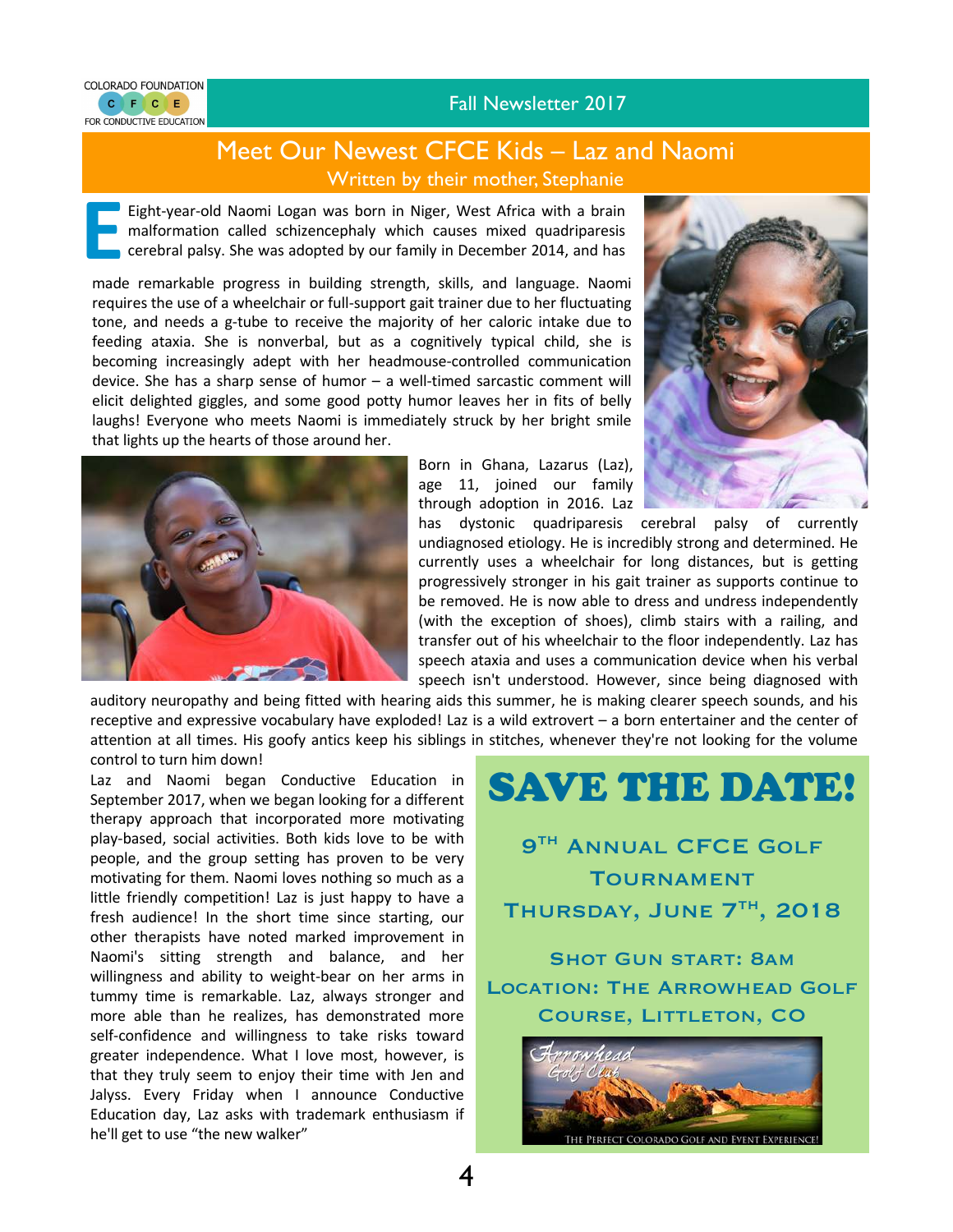#### Fall Newsletter 2017



## Ways To Give To CFCE This Season!

am sure you are all gearing up for holiday shopping, and some of you, like myself, might opt for the easier effort of shopping for gifts online. Well this year we want to encourage you to consider effortlessly am sure you are all gearing up for holiday shopping, and some of you, like myself, might opt for the easier effort of shopping for gifts online. Well this year we want to encourage you to consider effortlessly supporting C

AmazonSmiles, which means that for every dollar you spend on eligible Amazon products, they will donate 0.5% of the purchase price directly to CFCE at no extra cost to you. This is an easy way to support CFCE while shopping through thousands of fantastic gift options.

It is easy to sign up. Go to https://smile.amazon.com and search for 'Colorado Foundation for Conductive Education'. When you select our charity, it will automatically keep us as your chosen charity every time you log in to AmazonSmiles in the future. This means that all Amazon purchases throughout the year will continue to support CFCE providing you go the AmazonSmiles website to make your purchase.

For any questions regarding using AmazonSmiles to support CFCE, please contact us at 970-667-0348 or at admin@conductiveed.com and we can walk you through how to set up us as your charity.



## 6Z0



ould you consider giving CFCE an end of year donation? Perhaps you would like that last minute tax write off, or would like to give a Christmas **Example 12 and Support and Support and Support to families and children with physical disabilities in Colorado. Your donation will support to families and children with physical disabilities in Colorado. Your donation wil** 

End Of Year Holiday Gift

make such a difference to our non-profit and help support the exciting new programs we will be starting in 2018!



If you would like to donate this holiday season, you can either send a check to CFCE, PO Box 746296, Arvada, CO 80006. Alternatively, you can go online to www.conductiveed.com and click on 'Donate' at the bottom of the home page to give a gift using a credit card.



*Thank you for your generous support!*

## Do You Have Appreciated Stock That You Would Like To Donate To CFCE?





s we finish one tax season and move into contributions for 2018,<br>why not consider gifting your appreciated stock by donating them to<br>CFCE through our brokerage account? This is a fantastic way to<br>donate to CFCE and avoid c s we finish one tax season and move into contributions for 2018, why not consider gifting your appreciated stock by donating them to CFCE through our brokerage account? This is a fantastic way to donate to CFCE and avoid capital gains tax!

donating stock to CFCE through our brokerage account. Contact us at accounts@conductiveed.com and we will pass on the account information in order to gift your stock to us.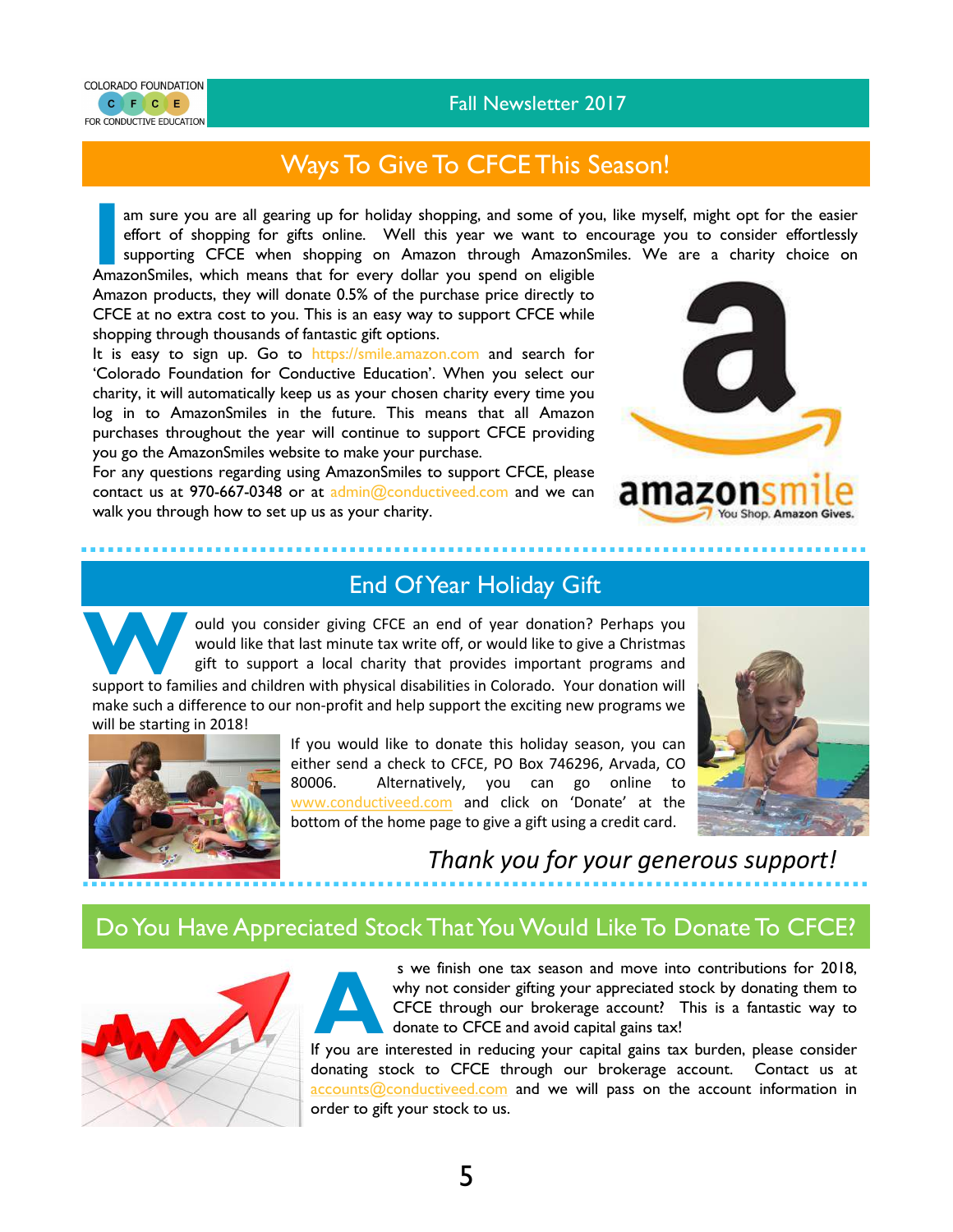Volume 9, Issue 3

## Meet A CFCE Staff Member Sarah, Fundraising Coordinator

am thrilled to be one of<br>daughter Lily has been a<br>her. It has been great to<br>now to be a part of the team! am thrilled to be one of the newest staff members at CFCE! My daughter Lily has been a student since 2010 and we have loved it for her. It has been great to be an experienced parent with CFCE, and

Outside of working I enjoy reading, spending time with my family (there are 6 of us!) and being involved with our community. I currently coordinate a few projects in my spare time, for families who have children with complex needs, and I love this work! I strive to be more outdoorsy, but sometimes a good movie and snuggles with my kids win that debate.

As the fundraising coordinator for CFCE, I work on scouting for local fundraising efforts that might provide financial and relational benefit to CFCE. Not only are the funds exceptionally helpful, but the connections we make are just as beneficial. More often than not, each event has brought us to new people who either want to help, or send a family our way who would gain a lot from the program. Jennifer and I are in frequent communication about opportunities and for the planning of yearly fundraising, in addition to the Golf Tournament, that would be fun



COLORADO FOUNDATION C F C E FOR CONDUCTIVE EDUCATION

to host and help us with our mission and goals. If you know of anyone or anything that we might be interested in for our fundraising efforts, please feel free to contact me!

# A Huge Thank You To Our Silver Sponsors! Henry & **TWIN PETROLEUM** Debbie Allhoff ¦ **Jim & Roxanne Waechter Lonnie & Mary Brock**  Hirsh Precision Products, Inc. Warren and Caroline Baker